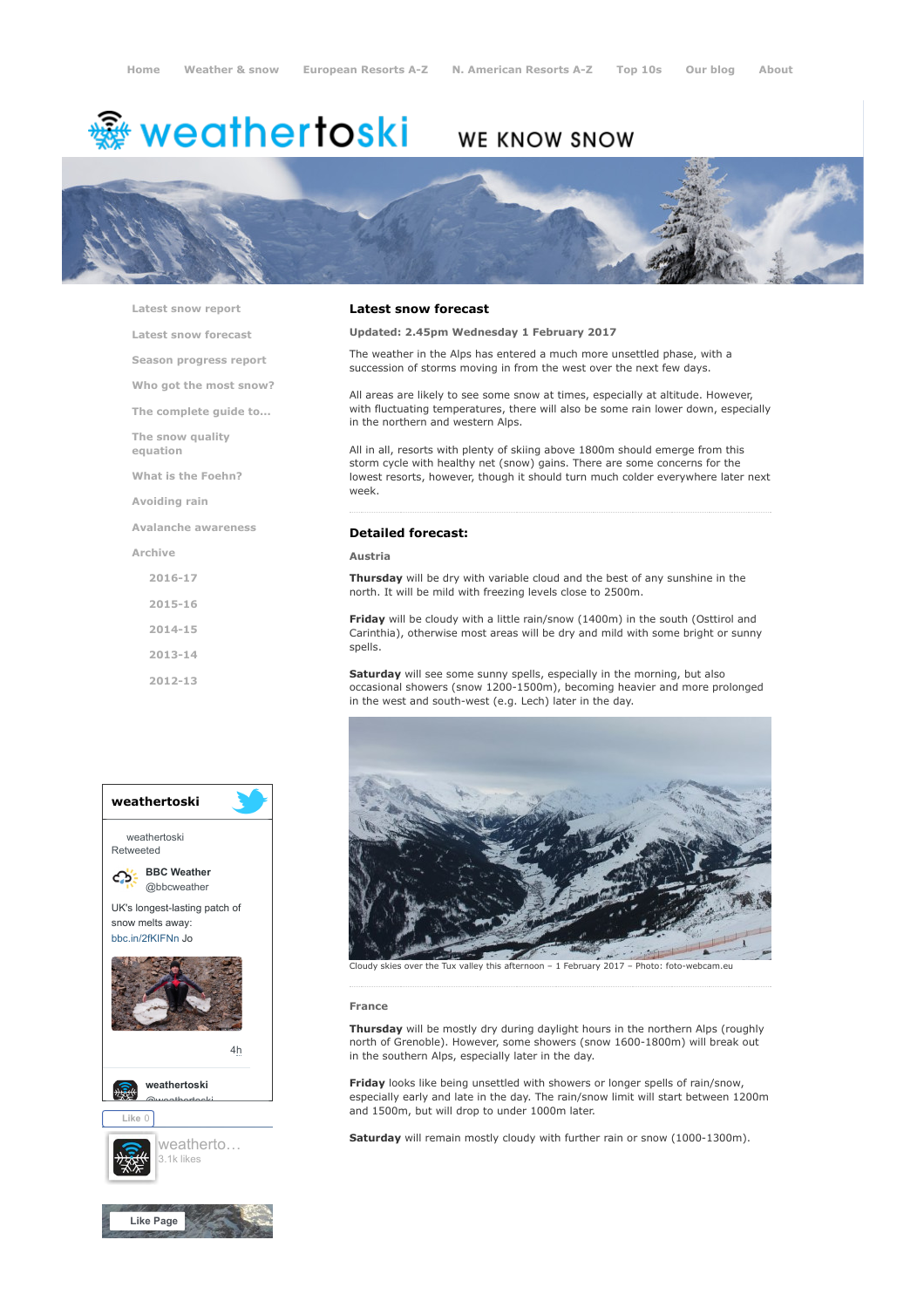Follow me on: **Lwitt** 

[Tweet](https://twitter.com/intent/tweet?original_referer=https%3A%2F%2Fwww.weathertoski.co.uk%2Fweather-snow%2Farchive%2Fsnow-forecast-01-02-2017%2F&ref_src=twsrc%5Etfw&text=Weather%20to%20ski%20-%20Snow%20forecast%20-%201%20February%202017&tw_p=tweetbutton&url=https%3A%2F%2Fwww.weathertoski.co.uk%2Fweather-snow%2Farchive%2Fsnow-forecast-01-02-2017%2F)

Tweet this page





### Contact us...

Got a burning question about weather or snow conditions in the Alps? [Contact us](https://www.weathertoski.co.uk/about-1/contact-us/) and we'll do our best to answer it...

#### E: [info@weathertoski.co.uk](mailto:fraser@weathertoski.co.uk)

T: +44 (0)20 3151 3154



Sunny this afternoon in Les Arcs, but snow is expected over the next few days - 1 February 2017 -Photo: lesarcs.com

#### Italy

Thursday will be mostly cloudy with occasional showers here and there, especially later in the day. The rain/snow limit will be around 1300-1600m.

Friday and Saturday will continue mostly cloudy, with occasional showers or longer periods of rain or snow, with a rain/snow limit somewhere between 1000m and 1500m.



Fresh snow in Livigno this morning, with more likely over the coming days - 1 February 2017 Photo: worldcamera.net

#### Switzerland

**Thursday** will be mostly dry with variable cloud and some sunny spells in the north. By contrast, thicker cloud and some showers (snow 1200-1400m) are likely in the far south-west (e.g. Zermatt, Saas-Fee) later in the day.

Friday will see a few bright spells in the north and east at first. Further south there will already be showery rain/snow, which will extend further north and east as the day progresses. The rain/snow limit will be between 1200m and 1700m in most places but a bit lower in the far south.

Saturday will be cloudy with showers or longer spells of rain (snow 1000-1500m) at times.



New snow in Samnaun with more expected over the next few days – 1 February 2017 – Photo: samnaun.ch